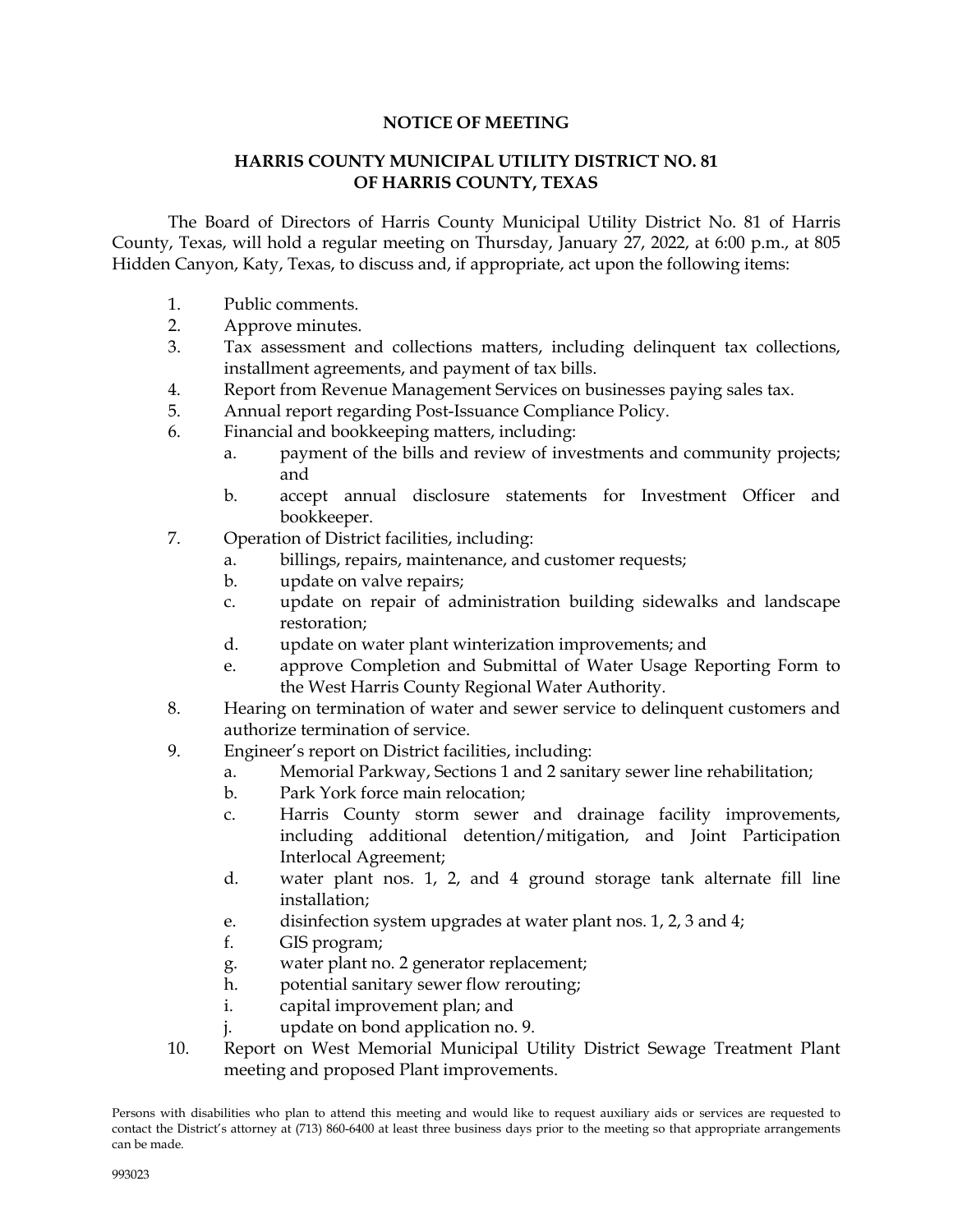- 11. Operation, repair, maintenance, and rental of Administrative Office and District website, communication, and employment matters.
- 12. West Harris County Regional Water Authority.
- 13. 2022 Directors Election, including:
	- a. adopt Resolution Designating an Agent of the Secretary of the Board of Directors During the 2022 Board of Directors Election Period;
	- b. authorize Notice of Deadline to File Applications for Place on the Ballot;
	- c. approve contract for election services with Harris County;
	- d. adopt Order Calling Directors Election; and
	- e. authorize Notice of Election.

\*\*\*\*\*\*\*\*\*\*\*\*\*\*\*\*\*\*\*\*\*\*\*\*\*\*\*\*\*\*\*\*\*\*\*\*\*\*\*\*\*\*\*\*\*\*\*\*\*\*\*\*\*\*\*\*\*\*\*\*\*\*\*\*\*\*\*\*\*\*\*\*\*\*\*\*\*\*\*\*\*\*\*\*\*\*\*\*\*\*\*\*\*\*\*\*\*\*\*

## **AVISO DE ASAMBLEA**

## **DISTRITO DE SERVICIOS PÚBLICOS MUNICIPALES NRO. 81 DEL CONDADO DE HARRIS, CONDADO DE HARRIS, TEXAS**

La Junta Directiva del Distrito de Servicios Públicos Municipales Nro. 81 del Condado de Harris, Condado de Harris, Texas, llevará a cabo una asamblea ordinaria el jueves 27 de enero de 2022 a las 6:00 p.m. en 805 Hidden Canyon, Katy, Texas 77450, para discutir, y de ser necesario, actuar sobre los siguientes puntos:

- 13. Elección de Directores de 2022, incluyendo:
	- a. adoptar una Resolución Designando un Agente del Secretario de la Junta Directiva Durante el Período de la Elección de la Junta Directiva de 2022;
	- b. autorizar el Aviso de Fecha Límite para Presentar una Solicitud de un Lugar en la Boleta;
	- c. aprobar el contrato de servicios electorales con el Condado de Harris;
	- d. adoptar una Orden Para Convocar una Elección de Directores; y
	- e. autorizar el Aviso de Elección.

\*\*\*\*\*\*\*\*\*\*\*\*\*\*\*\*\*\*\*\*\*\*\*\*\*\*\*\*\*\*\*\*\*\*\*\*\*\*\*\*\*\*\*\*\*\*\*\*\*\*\*\*\*\*\*\*\*\*\*\*\*\*\*\*\*\*\*\*\*\*\*\*\*\*\*\*\*\*\*\*\*\*\*\*\*\*\*\*\*\*\*\*\*\*\*\*\*\*\*

## **THÔNG BÁO HOP**

# **CƠ QUAN TIÊN ÍCH THÀNH PHỐ SỐ 81 QUÂN HARRIS CUÛA QUAÄN HARRIS, TEXAS**

Ban Giám Đốc của Cơ Quan Tiện Ích Thành Phố Số 81 Quận Harris của Quận Harris, Texas sẽ tổ chức một cuộc hop thường kỳ vào thứ Năm, ngày 27 tháng Một, 2022 lúc 6:00 giờ chiều, tai 805 Hidden Canyon, Katy, Texas 77450, để thảo luân và, trong trường hợp có thể, tiến hành các nôi dung sau:

- 13. Cuộc Bầu Cử Giám Đốc 2022, bao gồm:
	- a. Thông qua Nghi Quyết Chỉ Đinh môt Đai Diên của Thư Ký Ban Giám Đốc trongThời Gian diễn ra Cuộc Bầu Cử Ban Giám Đốc 2022;

Persons with disabilities who plan to attend this meeting and would like to request auxiliary aids or services are requested to contact the District's attorney at (713) 860-6400 at least three business days prior to the meeting so that appropriate arrangements can be made.